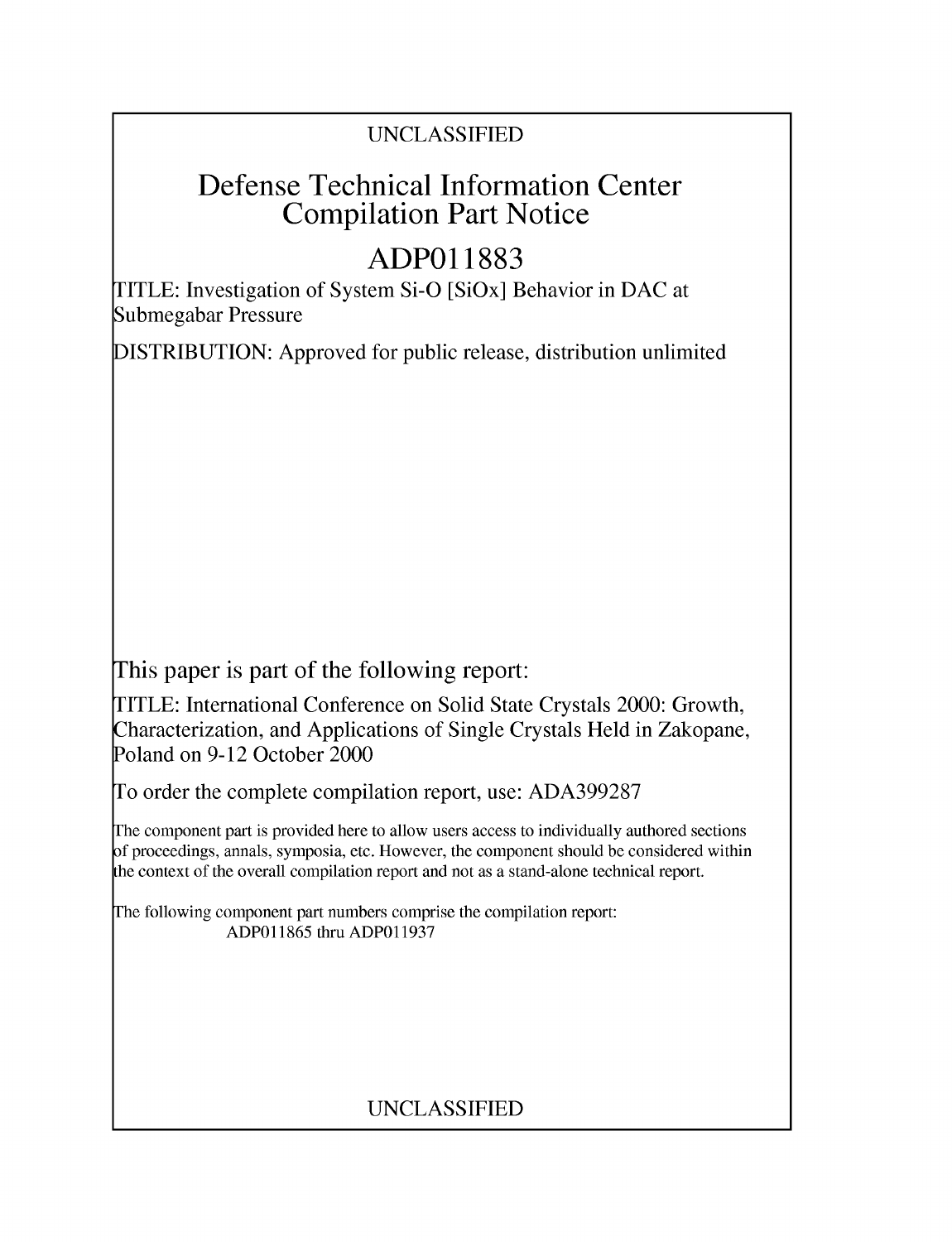### **Investigation of system**  $Si - O(SiO_x)$  **behavior** in **DAC** at submegabar pressure

Borys M. Efros<sup>a\*</sup>, Natalya V. Shishkova<sup>a</sup>, Anatolii Prudnikov<sup>a</sup>, Andrzej Misiuk<sup>b</sup>, J. Bak-Misiuk<sup>c</sup>, Juergen. Härtwig<sup>d</sup>

aPhys.& Tech. Institute, NASc, 72, R.Luxemburg, 83114, Donetsk, Ukraine <sup>b</sup>Institute of Electron Technology, Warsaw, Poland <sup>c</sup>Institute of Physics, PASc, Warsaw, Poland dEuropean Synchrotron Radiation Facility, Grenoble, France

#### ABSTRACT

Extensive experiment studies of the IV elements have been made in resent years. Motivations have included the rich variety of phase and structural transitions.

Different SiO<sub>2-x</sub> defects can be created in Czochralski grown silicon, Cz-Si, by appropriate pre-annealing at atmospheric pressure  $(10^5 \text{ Pa})$ . Some date concerning the effect of enhanced hydrostatic pressure on creation of defects in the Si- SiO<sub>2-x</sub> system have been reported for defects-containing Cz-Si subjected to cyclic hydrostatic pressure treatment.

An attempt to observe the mentioned hydrostatic pressure-induced effect of massive creation of "new" defects in Cz-Si with oxygen-related defects was undertaken in this work.

The increase of defect concentration in the hydrostatic pressure-treated Cz-Si samples with initially present  $SiO_{2-x}$ precipitates can be considered as a proof of hydrostatic pressure-induced massive creation of defects on before-created oxygen-related defects. However, in the case of some DAC-treated samples, a misfit dislocation network was not directly proved to be created because of too small sample in comparison to the resolution of the spectroscopy and X-ray methods.

Keywords: diamond anvil cell, Czochralski sample, submegabar pressure.

#### 1.INTRODUCTION

The fundamental nature and technological importance of elemental and binary semiconductors have made their highpressure properties one of the most active areas of research, especially since the advent of the diamond-anvil cell (DAC) technique about 30 year ago. In spite of considerable effort done in above area, the structural systematic of the group-IV and related semiconductors still demands to be clarified. Moreover, practically nothing is known about possible effects of dopants or impurities on pressure-induced phase transitions, even in the case of the best-investigated material, silicon.

An effect of defect creation in the misfitting particle/matrix system has been investigated for about 25 years. Because of importance of silicon as the model semiconductor and basic material for microelectronics, the case of  $SiO<sub>2</sub>$  precipitates in Si bulk is of special interest.

Different  $SiO_{2-x}$  defects can be created in Czochralski grows silicon (Cz-Si) by appropriate pre-annealing at atmospheric pressure (10<sup>5</sup> Pa). Some data concerning the effect of enhanced hydrostatic pressure (HP) on creation of defects in the Si- $SiO<sub>2-x</sub>$  system have been reported<sup>1</sup> for defects-containing Cz-Si subjected to the cyclic HP treatment at  $\leq$  2.5 GPa, much below the pressure of the diamond  $-$  to  $\beta$ -tin phase transition (at about 11 GPa).

An attempt to observe the mentioned HP-induced effect of massive creation of "new" defects in Cz-Si with oxygenrelated defects was undertaken in this work. An effect of short-time HP-treatment (at HP up to 1.35 GPa) of the OPscontaining Cz-Si samples at temperatures just below the melting point of silicon ( $\approx$  1680 K) was also investigated.

Futher author information

B.M.E.(correspondence): Email efros@hpress.dipt.donetsk.ua

N.V.Sh.: Email: shishkov@kinetic.ac.donetsk.ua

A.M.:Email:misiuk@ite.waw.pl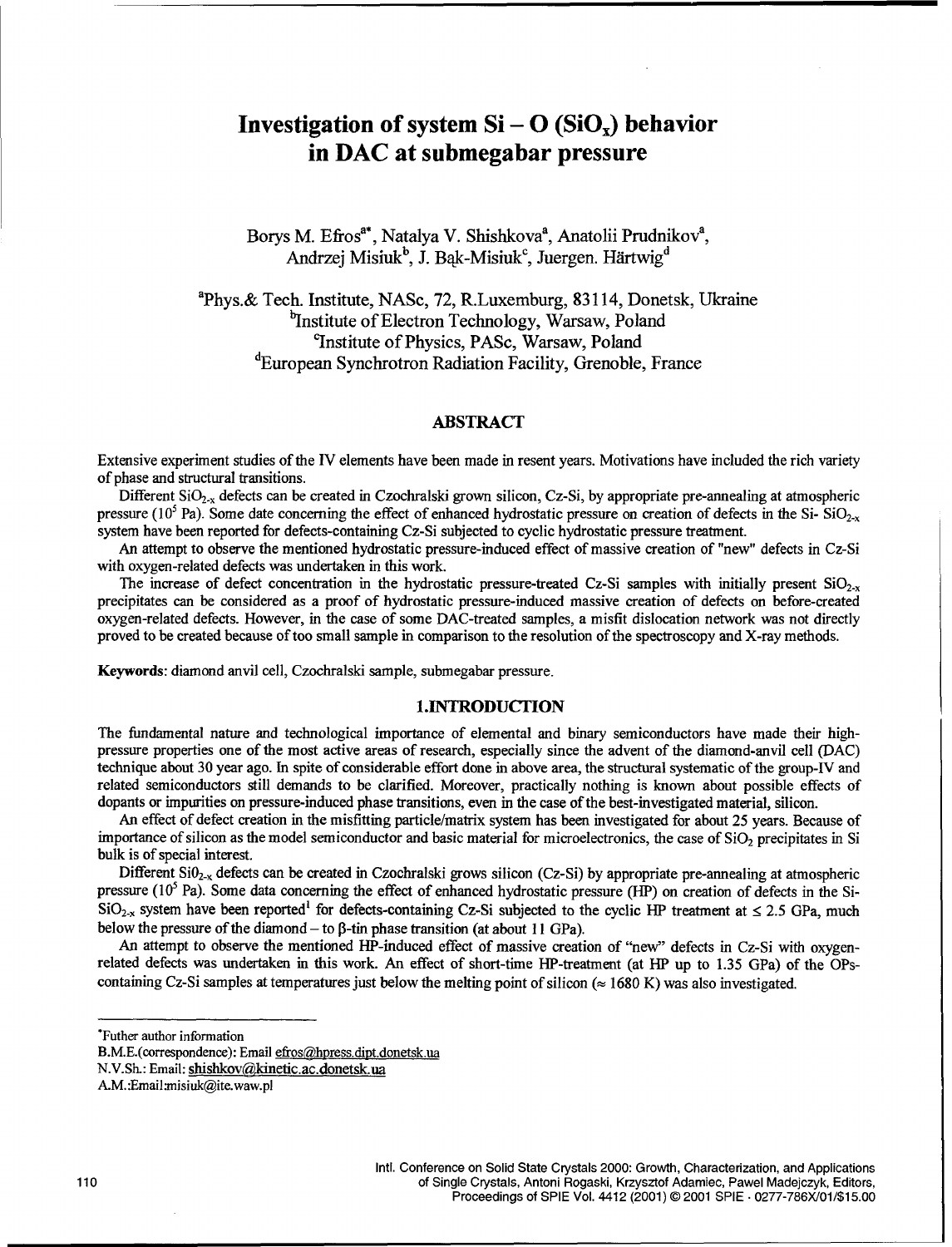### 2.EXPERIMENTAL

Cz-Si samples were cut from commercially available Cz-Si p-type wafers of about 600µm thickness. The oxygen interstitial concentration  $(c_0)$  determined by Fourier Transform Infrared Spectrometry (FTIR) was  $\leq 11 \cdot 10^{17}$  cm<sup>-3</sup>. One sample, designated as S, with  $c_0 = 11 \cdot 10^{17}$  cm<sup>-3</sup> was pre-annealed at 1000 K for 20 h to create small oxygen clusters with a total density of 1.3  $10^6$  cm<sup>-2</sup> - sample *S1*. In effect of pre-annealing, the  $c_0$  value decreased to 8.5  $10^{17}$  cm<sup>-3</sup>.

Another sample was pre-annealed at 1000 K for 20 h and, additionally, at 1320 K for 20 h - to create larger defects (OPs with a density 2.1  $10^4$  cm<sup>-2</sup> and stacking faults) – sample S2. In effect of such pre-annealing the  $c_0$  value decreased to 6.1  $10^{17}$  cm<sup>-3.</sup>

By chemical etching, foils with thickness of 50  $\mu$ m were prepared from the S1 and S2 samples. The foils were pressurized for 20-36 hours at 8.5-10.5 GPa at room temperature in DAC, using an H<sub>2</sub>O - methanol solution.

The DAC design and the pressure measuring device are described in work<sup>2</sup>. In the DAC, a sample hole of radius  $a_0$  is formed in the centre of the gasket, and contains a pressure-transmitting fluid, ideally with shear strength  $k = 0$ . While increasing pressure (Fig. 1), the cell seals by virtue of the normal pressure between the gasket and anvil being greater than the hydrostatic pressure by an amount equal to the shear strength in a thick gasket, and greater still in a thin gasket (Fig. 2). For each experiment to be carried out in a DAC, the gasket may be selected differently according to the pressure range required, the sample size, and the number of pressure cycles required. A thick gasket may be chosen to give a larger sample space, or a more linear force Q-pressure P curve, and less hysteresis between increasing and decreasing pressure. A thin gasket, on the other hand, will allow higher pressures to be reached, and can give better control at low pressure since the gasket seals at forces much below those necessary to give any pressure in the fluid. However, in either case, the run should be stopped if the gasket hole shows signs of enlarging, or the force-pressure plot becomes sub-linear.





Fig. 2. Radius of gasket hole a - pressure P plot for value of yielding stress  $YS_{0.2} = 500$ Mpa and initial thickness of gasket h<sub>o</sub>  $= 150 \mu m$  (initial radius of gasket hole  $a_0 = 200 \mu m$  and radius of diamond anvil b = 300  $\mu$ m)

The deformable gasket material was 301 stainless steel; the disk-shaped gaskets (diameter  $D = 4$  mm, thickness  $h_0 = 150$ pm) after pre-strengthening treatment were tested in screw-lever DAC at pressures P up to 15 GPa. Pressure was determined with the help of the shift of  $R_1$  and  $R_2$  ruby luminescence lines using the relation given in work <sup>3</sup>: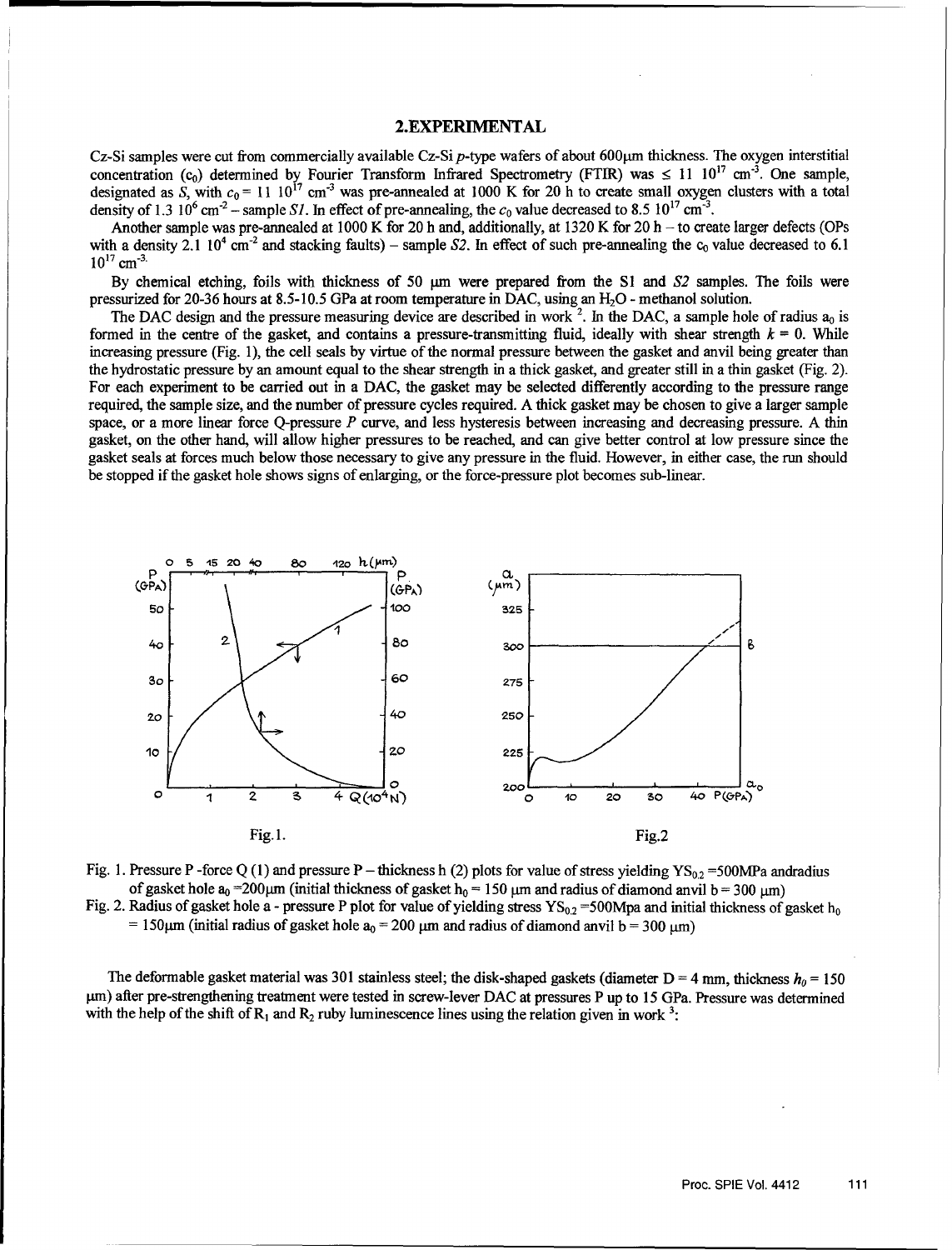$$
P = 3808 \cdot [(\Delta \lambda / 6942 + 1^5) - 1]
$$
 (1)

where  $\Delta\lambda = \lambda_p - \lambda_0$  is the difference in position between R-ruby luminescence lines at pressure P (GPa) and at atmospheric pressure (nm).

Other 600  $\mu$ m thick, S2 and S3 samples (for S3 initial  $c_0$  was 8  $10^{17}$  cm<sup>-3</sup>, S3 was pre-annealed at 720 K for 96 h) were HP-treated for 5 min at 1550-1620 K in a high-pressure furnace.

After HP-treatment, the X-ray topographs were obtained at the Topography Beamline (ID19) of the ESRF. White beam topography was used for the DAC-treated thin **SI** and **S2** samples, and double crystal topography - for the furnace-treated "thick" **S2** and **S3** samples. Complementary X-ray and FTIR measurements were performed to check structure perfection of the samples.

#### 3.RESULTS **AND DISCUSSION**

The description of defect formation model at the particle/matrix boundary at HP has been presented e.g. in work .<sup>4</sup> For a precipitate completely embedded in a matrix, it is necessary to exploit the concept of a misfit **(s)** between the matrix and precipitate material. A misfitting precipitate may lose part of its elastic energy when a dislocation is emitted from an interface between the precipitate and the matrix. There are two criteria for estimation of s and of precipitate size (d) for which dislocation loops can be generated. The first criterion (A) defines the smallest misfit for which the local shear stress at a precipitate boundary can exceed the theoretical shear strength of the matrix. In this case the stress at a precipitate surface and, hence, the critical misfit ( $\varepsilon_{cr}$ ) does not depend on d. The  $\varepsilon_{cr}$  value for criterion A would be close to 5.10<sup>-2</sup> according to paper **.**

The second criterion (B) defines the critical misfit from the energy of the system decreases if a dislocation loop is generated at a precipitate boundary, the  $\varepsilon_{cr}$  value decreases for higher d. Its value would be closed to 10<sup>-3</sup> for d  $\approx 1 \,\mu$ m, and to about  $10^{-2}$  for  $d \approx 100$  nm.<sup>5</sup>. The criterion B applies for generation of dislocations at incoherent precipitates

"Initial" misfit ( $\varepsilon_0$ ) is present usually at the Si matrix/oxygen precipitate (OP) boundary because of much larger OP volume as compared to that of Si as well as of different thermal expansion of Si and  $SiO<sub>2-x</sub>$ .

HP would influence on  $\varepsilon$  at the mentioned boundary because of much higher compressibility  $\gamma$  ( $\gamma = 1/K$ , where  $K -$  the bulk modulus) of SiO<sub>2</sub> as compared to that of Si ( $K_{SiO2}$  = 40 GPa,  $K_{Si}$  = 98 GPa). For a spherical embedded particle, the misfit can be estimated from Eq.  $2^{5,6}$ :

$$
\varepsilon = \varepsilon_0 + \frac{K_p}{3K_p + 4G_{Si}} \cdot \left[ \Delta T \cdot (\beta_p - \beta_{Si}) + HP \cdot \left( \frac{1}{K_{Si}} - \frac{1}{K_p} \right) \right]
$$
 (2)

where:  $K - \text{bulk modulus}$ ,

 $G$  – shear modulus,

 $\beta$  - volume thermal expansion coefficient,

 $\Delta T = T_{\text{exp}} - 300 \text{ K}$ ,  $T_{\text{exp}} -$  temperature for which  $\varepsilon$  is calculated.

The bottom indexes in Eq. 2 denote the precipitate/matrix.

An estimation (Eq. 2) gives, for  $SiO_2 - Si$  system at 10 GPa, the misfit value equals to about 1.3°10<sup>-2</sup> (close to the value for criterion A, may be even reaching it under assumption that *OPs* are composed of stoichiometric SiO2).

So, at sufficiently high HP one can expect massive creation of dislocations and other defects on each, even coherent, particle. Of course, nonstoichiometry of the OP composition (in comparison to stoichiometric  $SiO<sub>2</sub>$ ) must be taken into account.

White beam topographs of the DAC-treated samples showed elongated, very weak Laue spots (Fig. 3).

This can be considered as a sign of asterism which has its origin in the HP-induced transformation of Si single crystals to crystals with grains. From this effect it was possible to estimate the mosaic spread of the single grains and orientational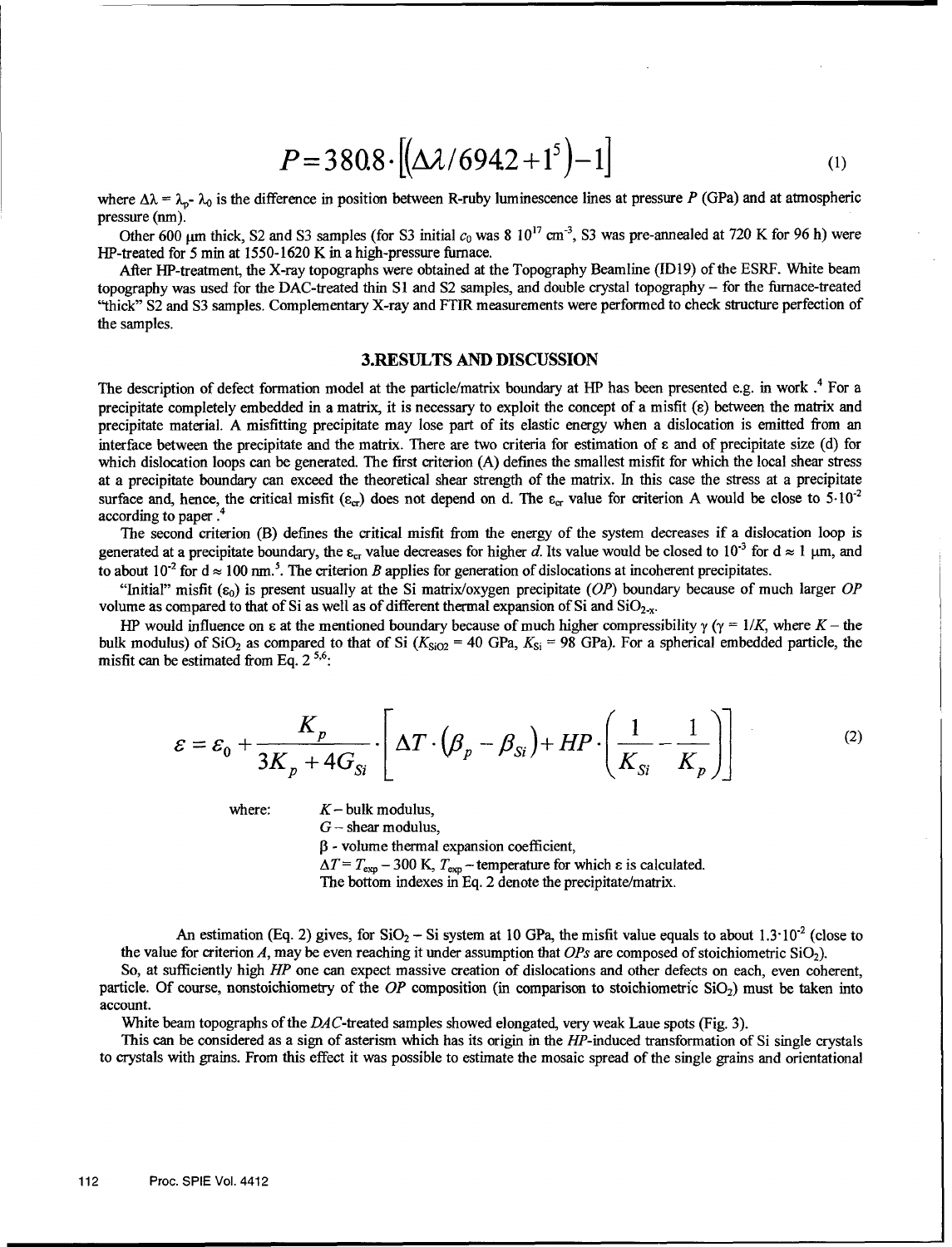distribution of the grains. It appears that these mosaic spreads were of the order of 2-6 arc min for individual grains and of 12-30 arc min for the grain distribution (Table **1).**

In the case of *S1* sample (with high density of small oxygen clusters), a strong sample fragmentation after the *DAC* treatment at 10.5 GPa was observed. The treatment of the **S1** sample at 8.5 GPa caused much minor structure changes (Fig.3 and Table **1).**

In the case of *S2* sample with larger *OPs,* such fragmentation was observed just after the treatment at 9 GPa. This can be considered as some kind of proof that, at sufficiently high pressure (dependent on *d),* the presence of defects in Cz-Si resulted in massive HP-induced creation of additional defects because of reaching the "criterion B value" of **&,,** or, possibly, even the  $\varepsilon_{cr}$  value according to the criterion A.

| Sample | DAC treatment, GPa | Mosaic spreads, arc min |                    |
|--------|--------------------|-------------------------|--------------------|
|        |                    | Individual grain        | Grain distribution |
| SI     | 8.5                |                         |                    |
|        | 10.5               | $4 - 8$                 | $25 - 30$          |
| S2     | 9.0                | $2 - 6$                 | 20-30              |

#### Table 1. Estimation of mosaic spread half-width within individual grain and those of grains within whole crystal

It must be stressed, however, that it would be impossible to investigate Cz-Si in this respect at higher HP because at about 11 GPa a phase transition occurs in Si **.6** Possibility of some kind of phase transformation at about 10 GPa in amorphous  $SiO<sub>2</sub>$  must also be accounted for paper.<sup>7</sup>. In this last case the Si matrix would be untouched, whereas the mentioned phase transformation in SiO<sub>2</sub> (in fact SiO<sub>2-x</sub>, because OPs are typically of substoichiometric composition) would contribute to structural changes at the OP/Si boundary.

In the case of experiments at enhanced temperatures (HT) (at which  $\varepsilon_{cr}$  is expected to be achieved at lower HP than that at about 300 K), there exists some uncertainty in interpretation of results. It follows, between others, from stress-enhanced oxygen precipitation<sup>8</sup>, dissolution of *OPs* at the *HT* <sup>9</sup> and from structural transformations during sample cooling. So, only short-time HP-HT experiments can lead to conclusive results.

Indications of HP-induced creation of additional defects were found for the samples treated at parameters:  $> 1550$  K - 1 GPa for 5 min (Fig. 4).

The A and B topographs (of the sample *S2)* are quite similar. However, as it follows from supplementary measurements, the *S2* sample structure was more "disturbed" when annealed at higher HP (Table 2).

| Sample | <b>LTD</b><br>. Pa | $c_0 \cdot 10^{17}$ , cm <sup>-3</sup> | <i>Ia</i> [arb. units] |
|--------|--------------------|----------------------------------------|------------------------|
|        |                    |                                        |                        |
|        |                    |                                        |                        |
| مص     |                    |                                        |                        |
| ມ      |                    |                                        |                        |

Table 2. Effect of *HP* on  $c_0$ , on static Debye-Waller factor,  $L_{660}$ <sup>10</sup> and on anomalous X-ray transmission (Ia) for S (as-grown) and *S2* samples treated at **1580** K for **5** min

It can be explained as an effect of "fulfillment" of the conditions for creation of additional defects at the largest defects/matrix boundary (OPs with different sizes were present in the Si matrix).

In the case of *S3* samples with small oxygen clusters (created by pre-annealing at 720 K), the effect of *HP* was even stronger. The treatment at 10<sup>5</sup> Pa resulted in creation of individual large dislocation loops (probably an effect of oxygen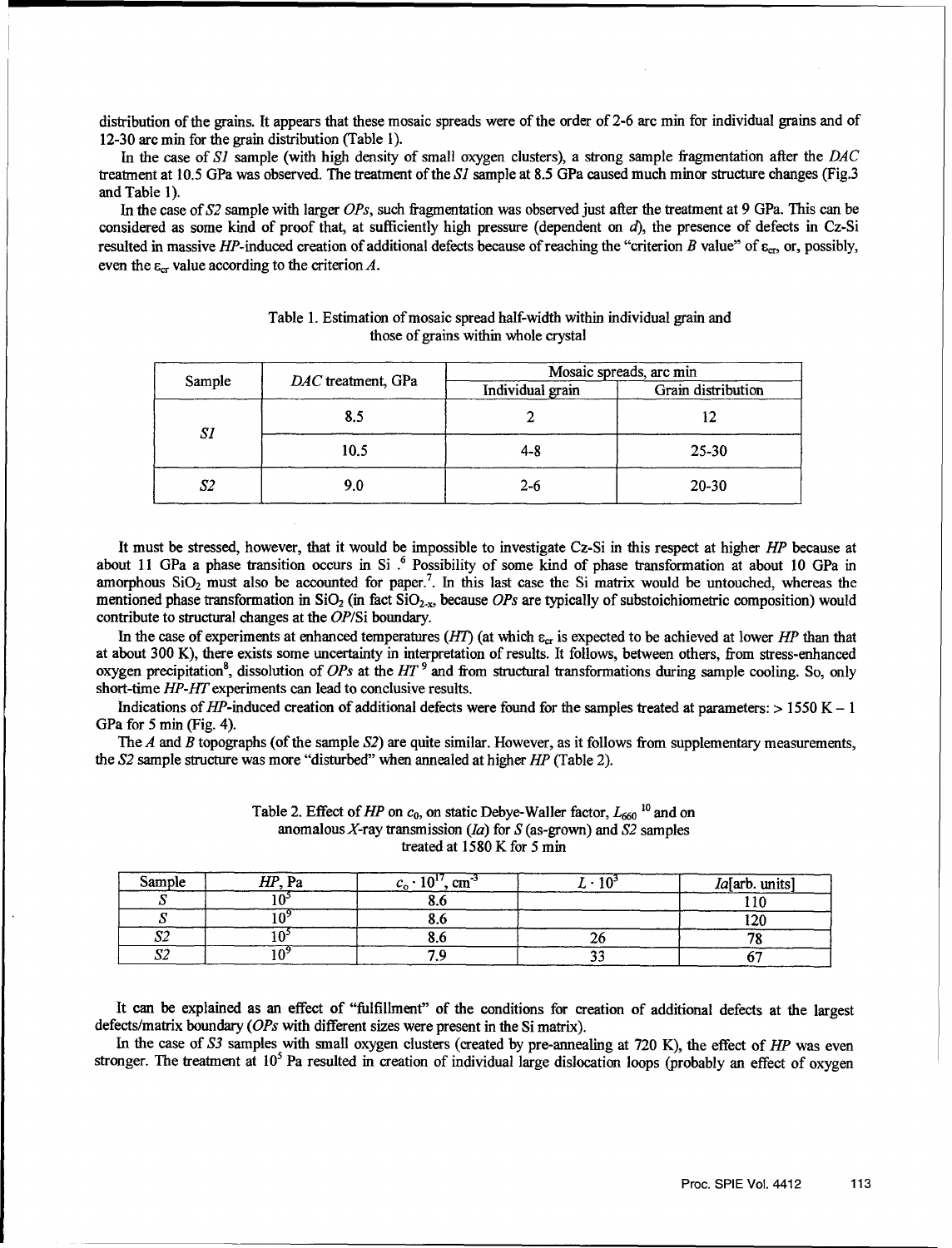precipitation on some structural irregularities during sample cooling), whereas in the samples treated at 1.35 GPa, numerous "additional" defects were observed.



Fig. 3. White beam Laue topographs of 50  $\mu$ m thick *S1* and *S2* samples: $A - SI$  sample DAC-treated at 8.5 GPa;  $B - SI$ sample DAC-treated at 10.5 GPa;C -non-treated **S2** sample;D- *-2* sample DAC-treated at 9 GPa;G - diffraction vector



Fig. 4. 111 topographs  $(\lambda \approx 0.04 \text{ nm})$  of 600  $\mu$ m thick *S2* and *S3* samples subjected to *HP* treatment for 5 min. Treatment conditions: S2 sample was annealed at 1580 K -  $10^7$  Pa (A) and at 1580 K - 1 GPa (B); S3 sample - at 1550 K -  $10^5$  Pa (C) and at 1550 K - 1.35 GPa (D)

#### **4.CONCLUSIONS**

The increase of defect concentration in the  $HP - (HT)$  treated Cz-Si samples with initially present  $SiO_{2-x}$  precipitates can be considered as a proof of HP-induced massive creation of defects on before-created oxygen-related defects. However, in the case of DAC-treated \$1 *and* **S2** samples, a misfit dislocation network was not directly proven to be created because of too small sample dimension (all dimensions of about  $50 \mu m$ ) in comparison to the resolution (of the order of a micrometer) of the applied X-ray (synchrotron) method.